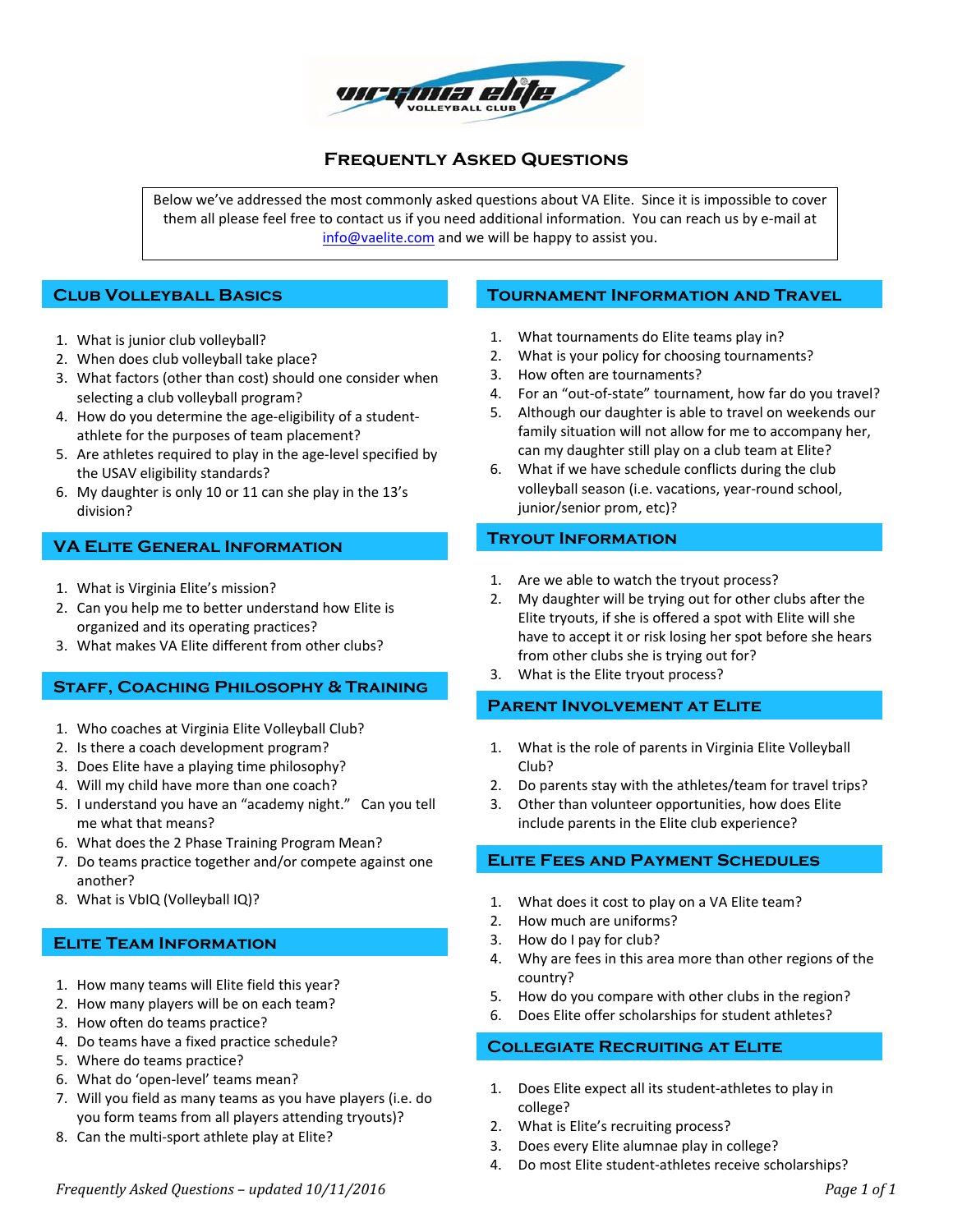

# **Club Volleyball Basics**

# **What is junior club volleyball?**

Junior girls' volleyball or club volleyball is a nationwide junior volleyball system comprised of individual clubs organized under one of several parent organizations (USA Volleyball, AAU, JVA, etc.) for the primary purpose of growing and supporting the sport. Generally, club volleyball offers participants the opportunity to continue to compete and develop skills well beyond the relatively short middle school and high school seasons.

Club volleyball programs, literally and figuratively, come in many different shapes and sizes in terms of programming, administration, benefits provided, etc. Some organizations serve a small niche (e.g. low commitment developmental, high commitment competitive, and everything in‐between). Some organizations. Like Elite, commit to providing a wide‐range of opportunities for its participants.

Virginia Elite Volleyball club is a member of the Amateur Athletic Union (AAU), Chesapeake Region of USA Volleyball (USAV), American Volleyball Coaches Association (AVCA), and Junior Volleyball Association (JVA).

# **When does club volleyball take place?**

Again, there is some variation between clubs. VA Elite teams begin training in late November/early December. Elite teams begin tournament competition in January and compete through the AAU National Championships (Orlando, FL) in mid/late June and/or USAV Junior National Volleyball Championships (location TBD annually) in late June/early July, if qualified.

# **What factors (other than cost) should one consider when selecting a club volleyball program?**

The two primary factors to consider are: training and competition. Elite's formula for success on the court is the direct result of a consistent, comprehensive, and progressive training program led by talented and experienced coaches. Through appropriate competition we challenge and test our teams. The history of our competition schedule (location, difficulty of field, quality) indicates that commitment to seek the highest level of competition.

## How do you determine the age-eligibility of a student-athlete for the purposes of team placement?

Eligibility/age level is determined by our governing body, USAV, and simply stated it is based on the age your child will be on September 1, 2016.

| <b>Age Division</b> | Age                                    | <b>School Grade</b> |
|---------------------|----------------------------------------|---------------------|
| 13 and Under        | Players born on or after Sept. 1, 2003 | 7th Grade           |
| 14 and Under        | Players born on or after Sept. 1, 2002 | 8th Grade           |
| 15 and Under        | Players born on or after Sept. 1, 2001 | 9th Grade           |
| 16 and Under        | Players born on or after Sept. 1, 2000 | 10th Grade          |
| 17 and Under        | Players born on or after Sept. 1, 1999 | 11th Grade          |
| 18 and Under        | Players born on or after Sept. 1, 1998 | 12th Grade          |

# **Are Athletes required to play in the age‐level specified by the USAV eligibility standards?**

While student‐athletes may not play at a lower age level than their eligibility they may be able to play at an older age level. VA Elite takes very seriously keeping student-athletes at their age level, however, we will consider peer group issues (i.e. a 9<sup>th</sup>) grader whose USAV age level is 14's) and advanced skill when making final team placements. "Playing up" is NOT a common practice at VA Elite.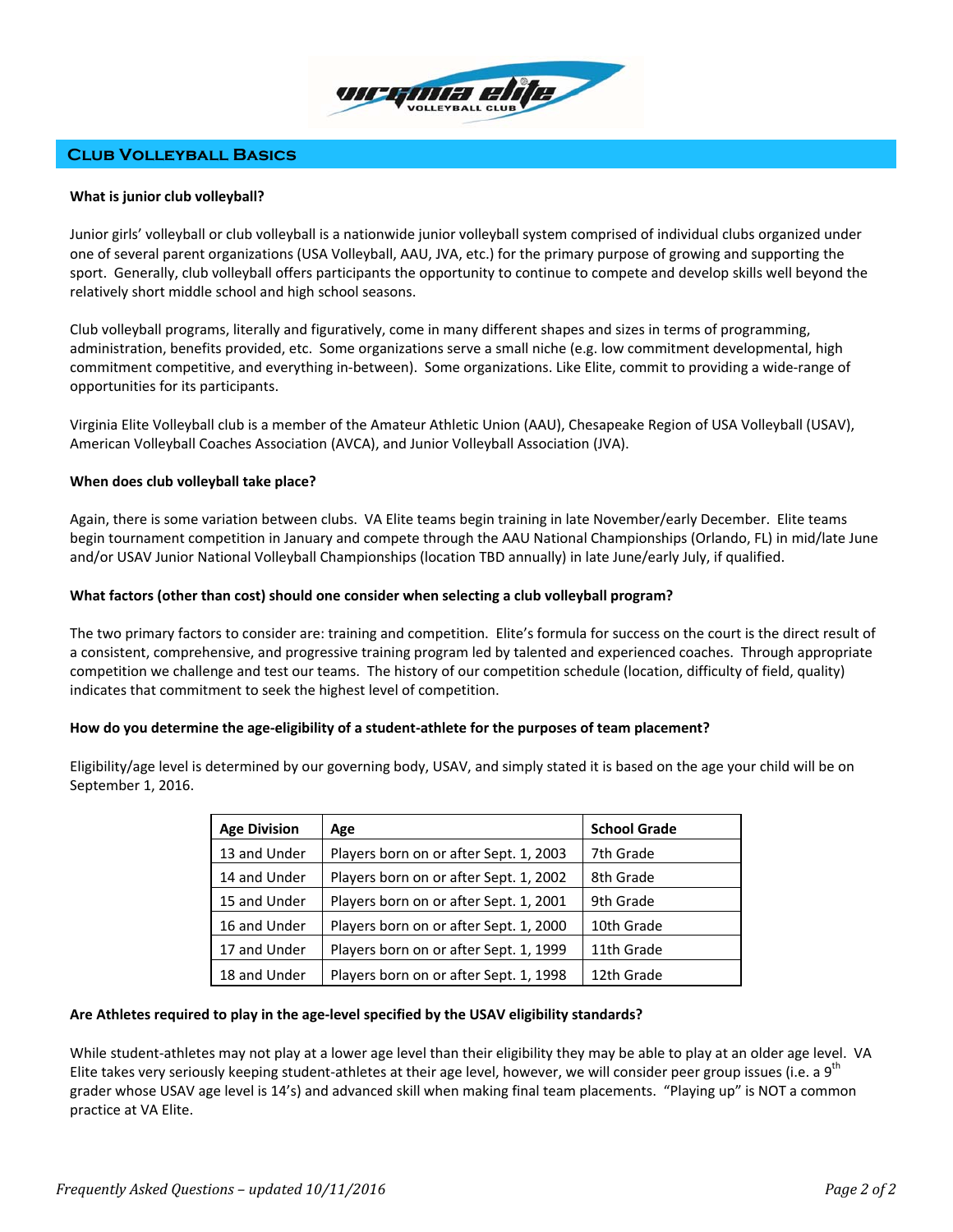

# **My daughter is only 10 or 11, can she play in the 13's division?**

It depends. We make every attempt to have our 13's teams true  $7<sup>th</sup>$  grade teams, however, athlete turnout and skill are determining factors. We encourage you to speak with our Technical Director and 13's Head Coaches who will be able to outline the intention for the season.

# **VA Elite General Information**

# **What is VA Elite's Vision?**

Our vision is to provide the premier club volleyball experience by emphasizing hard work, discipline, sportsmanship, competition and opportunity. Our focus is on providing an intensified program of individual player development in order to produce players able to compete successfully at the collegiate level and to develop nationally competitive teams.

We also recognize that the sport of volleyball reaches beyond the record established by each team. We seek to provide a positive environment, which will emphasize sportsmanship, camaraderie, and dedication within a team framework, while improving each individual's self‐esteem and self‐confidence.

## We will provide:

- Individual, position-specific training
- Team and system-specific training
- Positive learning experiences on and off the court
- College recruiting assistance for interested players

## **Can you help me to better understand how Elite is organized and its operating practices?**

Virginia Elite is a recognized non‐profit organization in full compliance with all federal, state, and local laws. We take seriously our non‐profit status and recognize that, while it engenders the kind of community support and shared vision we desire in our club, it also requires us to demonstrate a level of excellence in our financial operations. We are governed by an esteemed Board of Directors who hold regular meetings to address both long‐term strategy and financial operations. Fiscal responsibility and transparency are highly regarded and demonstrated by both the Board of Directors and club administration. We file annually all required tax documents, withholding information, and maintain all Department of Revenue licensures and registrations.

## **What makes VA Elite different from other clubs?**

Quite a bit! Since club volleyball is a commitment of both time and money for the student‐athlete and their family it is important to learn as much as possible about club opportunities prior to making a decision. To assist you in this process we encourage you to take advantage of our Fall programming to get to know our style and our staff.

## **Mission**

Our mission is to deliver a club volleyball experience where knowledgeable and motivated coaching, as well as, supportive and involved parents, can enable the most talented, dedicated and focused athletes to attain their maximum potential in the sport of volleyball.

## **Club Leadership**

Virginia Elite Volleyball Club was founded in 2005 and our Management Team of Jason Kozak, Lexi Patton and Joseph Ziegler have assembled and lead a team of competent volleyball professionals. The Management Team is charged with the day‐to‐day management of club activities and work to actively engage with members, families and guests.

An esteemed Board of Directors is comprised of volleyball and business professionals from within the Elite community and beyond. The Board of Directors is charged with ensuring organizational and financial stability, sustainability and continuity of mission and operations.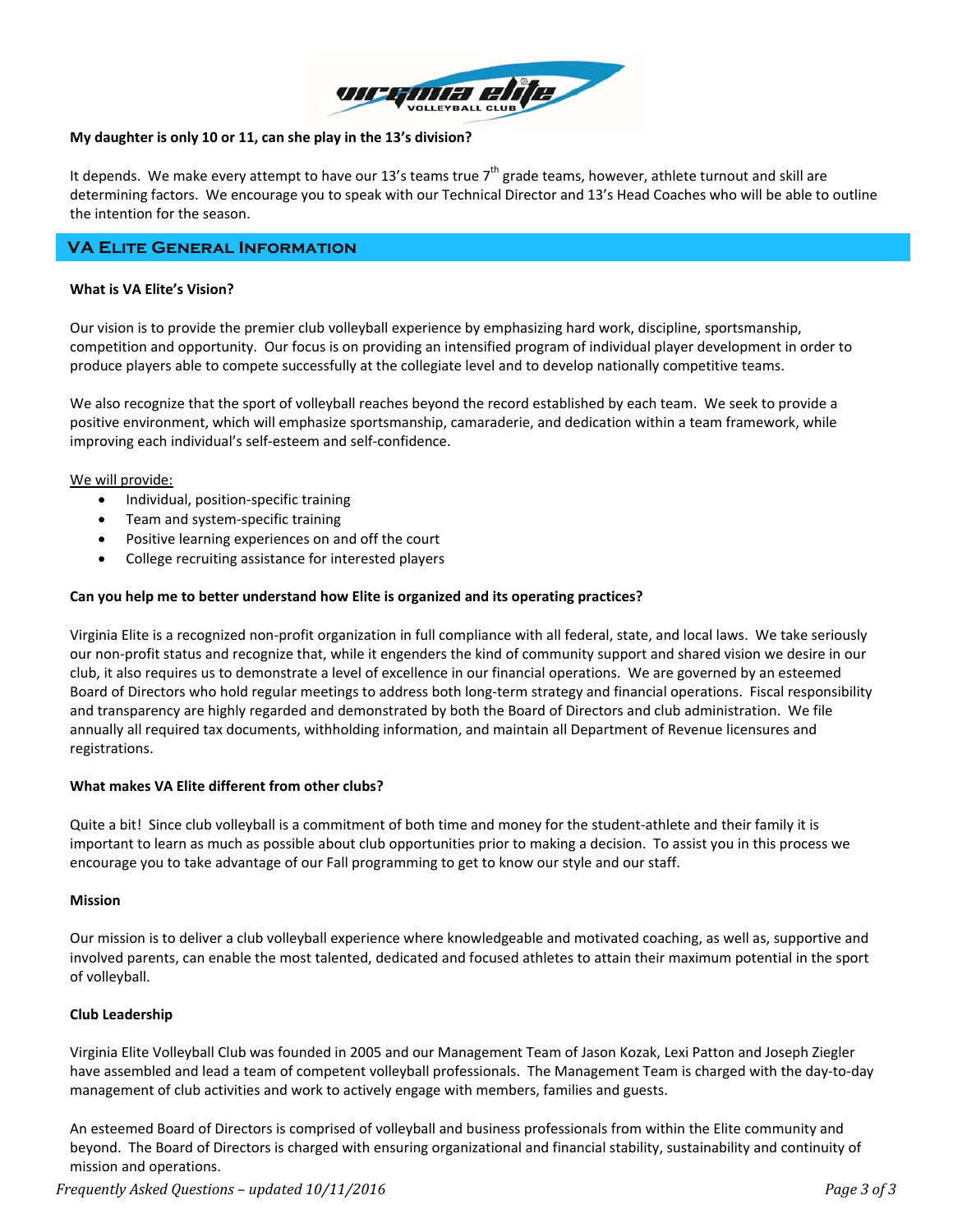

# **Staff**

The continuing fulfillment of our mission is due, in large part, to our recruitment, retention and development of experienced, well-trained coaches, who embody the core values that Elite has built itself upon and an atmosphere of support and collaboration among al of our coaches, student‐athletes and families. You won't find a better collection of volleyball educators anywhere in Virginia!

# **History**

VA Elite is one of the most successful club in the Chesapeake region and is emerging as a national brand. In the past 11 years, Virginia Elite Volleyball Club has realized much success both on and off the court. Elite has time and again set the bar for the Chesapeake Region with multiple regional championships, sending many teams to USAV Nationals and having the first team in the region qualify for an open bid at a qualifier. We also have staff that is consistently requested to speak on the national stage at the AVCA Convention or to other regions. Our alumni are, in‐part, a testament to our success as well. They are currently competing at colleges and universities around the country and have proven themselves well prepared to achieve next‐level success.

## **Programs**

We offer consistent coaching and a club‐wide training curriculum that helps to ensure Elite student‐athletes continue to develop and progress in skill level throughout their years of competitive volleyball. VA Elite's comprehensive training program includes a compilation of educational initiatives, which take place outside the skill and team‐based training that occurs on court for our student athletes. Our athletes are exposed to experts in the fields of health, nutrition, injury prevention, mental toughness, effective recruiting, parent involvement, and leadership to address the myriad of factors that affect overall athletic performance.

Elite offers additional training opportunities through skills‐based and topic‐based programs such as position academies, private lessons and our off‐season camps and clinic series.

# **VA Elite Staff, Coaching Philosophy, and Training**

## **Who coaches at Virginia Elite Volleyball Club?**

Virginia Elite Volleyball Club seeks quality people who share a passion for our mission and a true care and concern for their colleagues and our student‐athletes. With that in mind we recruit, hire, train, and retain the most experienced and committed coaches available. We offer training and mentorship for all coaches.

A truly talented, knowledgeable and dedicated staff is responsible for the guidance and our student‐athletes. Elite continues to be fortunate to have a coaching staff that rivals the staff of any other club in the nation. Please visit our website for more information on our 2017 coaching staff.

## **Is there a coach development program?**

Elite takes seriously the professional development of its coaching staff. We support advanced certification and training for our coaches and provide substantial mentoring and training opportunities. Beyond IMPACT certification our coaches receive training on skill development, game strategy, leadership development and much more. Elite regularly brings in nationally recognized speakers and researches to stay on the cutting edge of coaches development and training. We are also proud to offer our coaches development opportunities to other area club and high school coaches.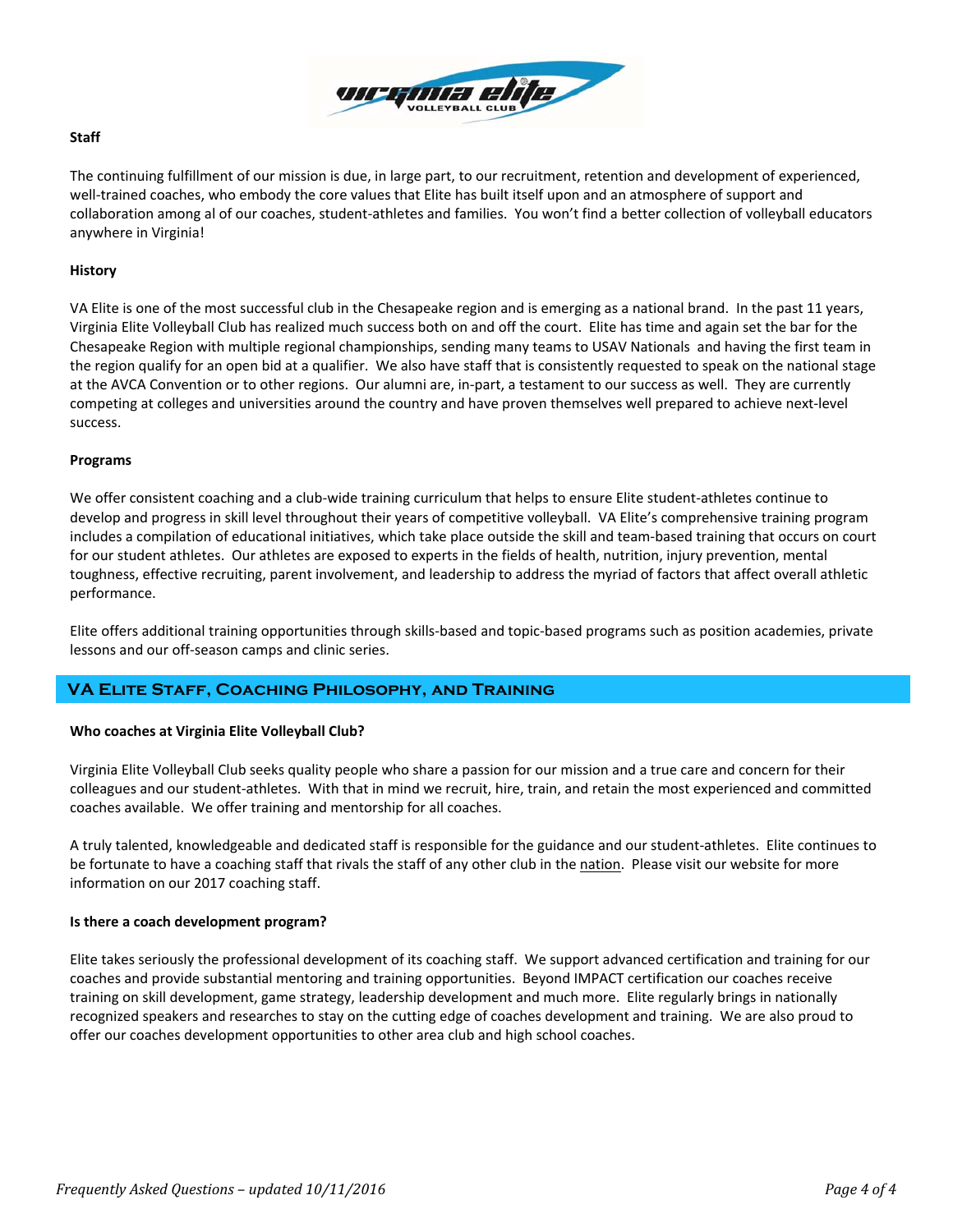

# **Does Elite have a playing time philosophy?**

Our experience has shows that the concept of 'fair' playing time has a different meaning for coaches, parents and athletes. We also recognize that disparate views on what constitutes 'fair' playing time are the most common source of athlete and/or frustration in youth sports.

At Elite, the playing time philosophy employed by our coaching staff is 'we win AND everyone contributes.' The idea behind this philosophy is that we always play to win and all athletes contribute. The only exception to this rule is that during a qualifier, playing time may vary, and the coach can put whatever lineup they deem appropriate. Once a team is mathematically out of the gold bracket the above philosophy goes back into effect. How coaches employ that philosophy may look different at every team and we encourage you to read each coach's playing time philosophy to fully understand how that coach will manage playing time.

# **Will my child have more than one coach?**

YES! Every team has a head coach and two assistant coaches assigned specifically to that team. In addition, we have floater coaches who contribute to the training of all teams allowing every athlete to interact with and benefit from the collective experience of our coaching staff.

# **I understand you have an "Academy Night". Can you tell me what that is?**

Academy nights give every athlete opportunity to train with our specific skill, position coaches, master trainers in a high repetition and high intensity setting. The Academy Nights focus on skill development and training to ensure consistency across the club while also providing athletes the opportunity to cross train in the same position or a different position with their club mates. Academy Night finishes each practice with an intense round robin scrimmage session. This session is used to increase the players VbIQ and expose the teams to different tactics and game techniques and team system training.

## **Do teams practice together and/or compete against one another?**

Our gym practice schedule is designed to take superior advantage of our training opportunities, the expertise of our staff, and the depth of talent on our teams. Intra‐club competition is an essential element of team training allowing coaches to focus on specific aspects and strategies of the game.

## **What does the 2 Phase Training Program Mean?**

At the end of the 2014‐2015 season, we reviewed our club wide stats and noticed an emerging trend that our athletes were making skill‐based errors on game or match deciding points. In order to combat this growing issue the Management Team implemented a 2 phase training approach for the 2015‐2016 season. The first phase consists of 7‐weeks of 3:1 Academy to Team practices focused on giving all VAE athletes consistent fundamentals on how to perform each skill. We want all of our athletes and coaches to speak the same language when it comes to technique. Phase I also includes dedicated scrimmage time at the end of each academy practice where the team staff will work with the athletes on team system training and identify areas to work on during the team practice during phase I.

Once we return from our first tournament, we switch to Phase II of our training, which consists of 2:1 Team to Academy practices. The expectation for each team is that the staff carries the fundamentals developed in Phase I into their team practices where they focus on the specific needs of each team. We will also continue the academy training one night per week to provide position specific training to all athletes, as well as, cross-training opportunities for athletes that wish to train in different positions or hone specific skills.

Throughout both phases our setters are expected to attend additional setters academy training for 1‐2 hours per week for additional work as the setter position often demands a more refined technique.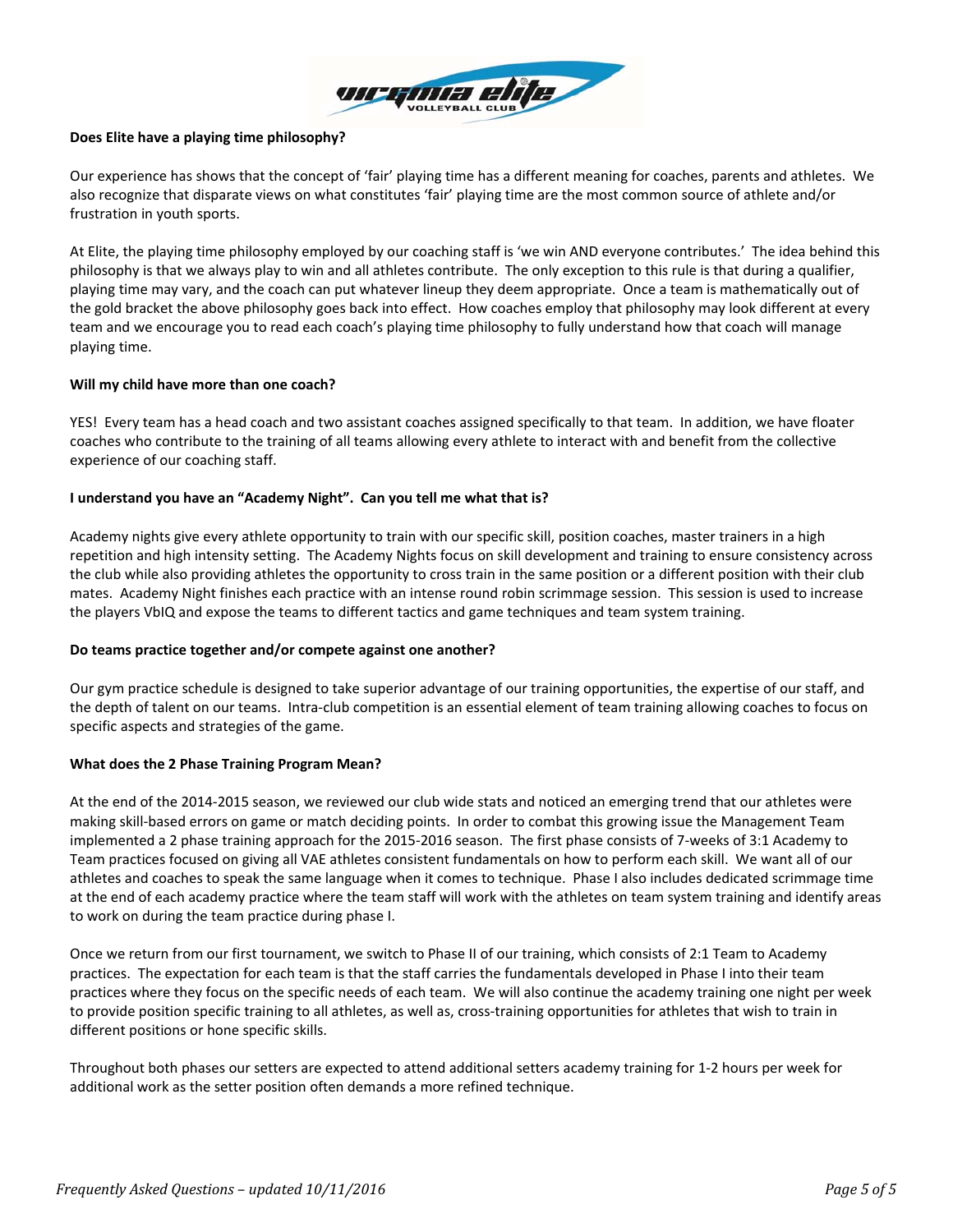

# **What is VbIQ (Volleyball IQ)?**

VbIQ is training that most often takes place by position during normal practice times. Our coaches are exceptionally trained and knowledgeable and committed to increasing the volleyball IQ of all of our players in order to create a well‐rounded volleyball player. With multiple teams in the gym, position training gives cross team training and allows student‐athletes to work with other athletes who also share their position and to learn and train with each other as well as with their specific teams.

# **VA Elite Team Information**

## **How many teams with VA Elite Volleyball Club field this year?**

The number of teams that Elite fields is mission‐driven meaning that we will only field the number of teams that we can fully support. For the 2017 club season, we have the facilities, administrative support, and staff in place to field 6 teams.

#### **How many players will be on each team?**

The majority of teams will have 11 players per team as determined by our Board of Directors. Our Board has approved for the club to increase to 12 players for the 13's and 18's teams only.

#### **How often do teams practice?**

All teams will have 2 academy team practices and 1 team practice per week in Phase I and 2 team practices and 1 academy team practice per week in Phase II.

#### *Please check our team pages on our website for more specific information.*

## **Do teams have a fixed practice schedule?**

Yes, with rare exceptions. Additionally, you are guaranteed your practices and events will all be held at the Madeira School. All team schedules are outlined on our team pages on the website and calendar (on website).

## **Where do teams practice?**

All Elite teams practice in The Hurd Gym on The Madeira School campus. Our members enjoy a consistent, safe, and centrally located practice facility. On site we have fitness training support equipment, first aid and injury treatment supplies, restrooms, team room and office space for club administration and coaches.

## **What do 'open' level teams mean?**

An open level team is composed of the more talented players who wish to play at a higher competition level and offers the greatest exposure for college recruiting for our athletes.

## Will you field as many teams as you have players (i.e. do you form teams from all players attending tryouts)?

We are a mission‐driven organization and believe it imperative that our efforts be directed at fulfilling all aspects of our mission. With this in mind, we field as many complete teams as gym space and staff capabilities allow.

#### **Can the multi‐sport athlete play at Elite?**

Yes, many Elite student‐athletes participate in more than one sport (or other activity), especially in the younger age divisions. We ask that athletes are as up front about potential conflicts with their coach as possible and offer many opportunities for multi‐sport student athletes to make up missed practices with other teams.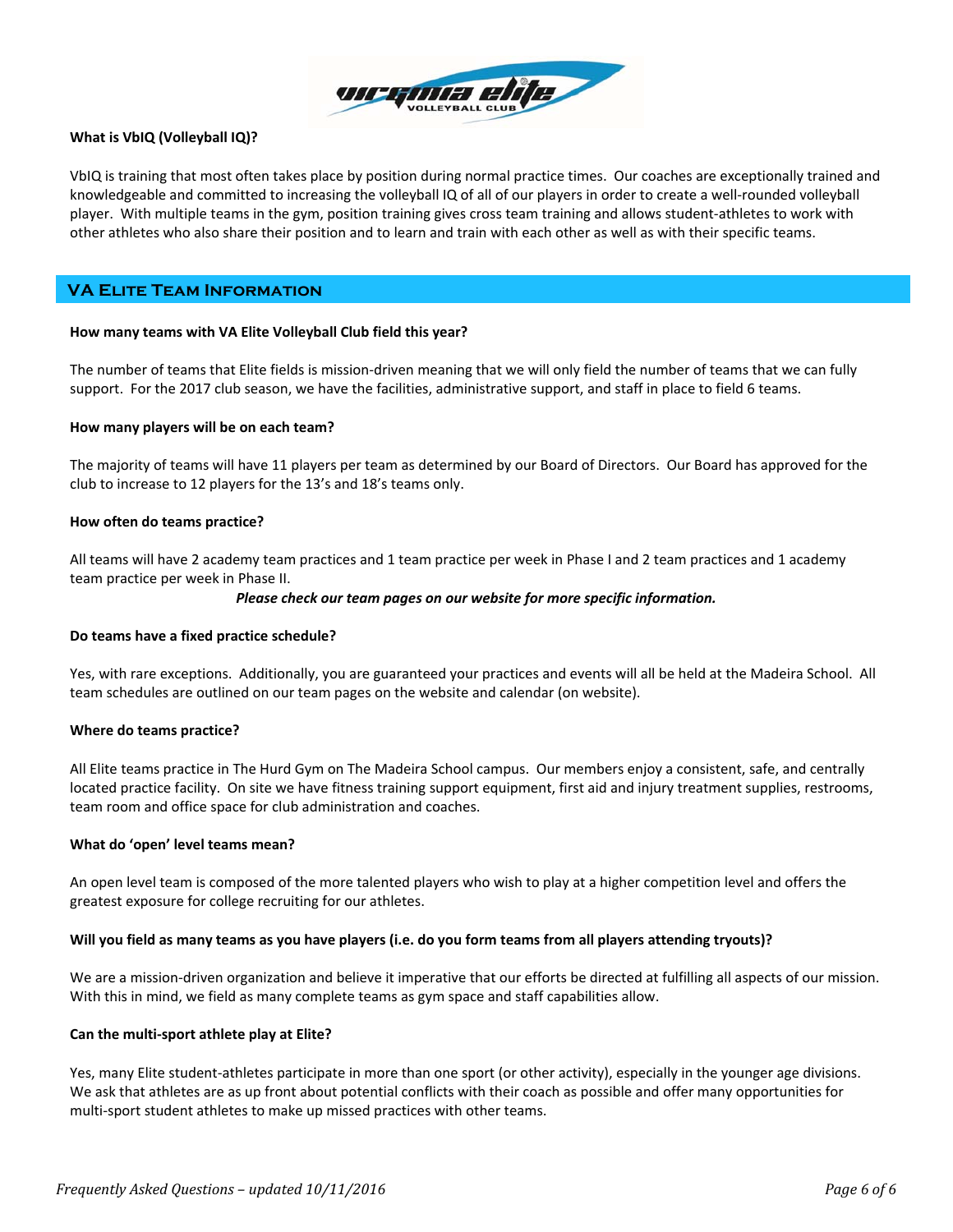

# **Tournament Information and Travel**

#### **What tournaments do Elite teams play in?**

There are two basic types of tournaments, regional and travel. Regional tournaments can occur in the Chesapeake Region (Maryland, Delaware, Virginia, DC) and are against other Chesapeake region teams. Travel tournaments are those events, for the most part, located outside of the Chesapeake Region and are against a broader field of competition including teams from other regions.

Virginia Elite typically participates in the following types of travel tournaments:

- 1. Inter Regional Tournaments (2 and 3‐day events) such as Northern Virginia Power League (NVPL) and Capitol Hill Classic in Washington DC.
- 2. Mid‐Atlantic Power League (MAPL) events (2‐day events against elite competition along the eastern seaboard)
	- a. VA Elite is a member of the MAPL consortium of clubs who organize MAPL events for elite level teams along the eastern seaboard.
- 3. National Qualifiers or Comparable These are two‐day or three‐day USAV or JVA events located throughout the country at which teams can earn bids to the Junior National Championships or free entry into AAU National Championships.
- 4. National Championships Every VA Elite team will attend a national championship event (with the exception of 13s) It will either be the AAU Jr. Nationals in Orlando or the USAV Volleyball Junior National Championships (held at a different site each year). Entry into USAV Junior Nationals requires teams to earn a bid to qualify (VA Elite teams will only attend USAV Nationals if an Open level bid is earned through a qualifier).

## **What is your policy for choosing tournaments?**

We have a board approval process for both fees and tournaments. Our Technical Director, Executive Director and President put together tentative schedules to present to the board. When the club leadership are selecting tournaments they look at a few things; the cost it would be to attend these tournaments, the ease of transportation and also the quality of the tournament. We are proud to say that we have given every Senior who has graduated from our club the opportunity to go on and play collegiate level volleyball. That being said we look at the number of college coaches at each tournament along with the colleges that attend and make a decision if that tournament would be a good fit in helping our athletes reach their recruiting goals.

We also try to maintain a balanced schedule. Due to the fact that we do not control the tournament dates, that is not always possible but we do try not to have more than two tournament weekends in a row.

## **How often are tournaments?**

The Chesapeake Region schedules regional tournaments basically every other weekend from January until late‐March/early‐ April.

Travel tournaments outside the Chesapeake region, are an essential component of our teams' competitive experience. Scheduling for travel tournaments can vary year to year and is done by independent organizations‐we have no control over the travel schedule and must simply select the best tournaments to attend by team based on schedule, anticipated costs and competitiveness.

## **For an "out‐of state" tournament, how far do you travel?**

Most of our teams will travel mostly in the Southeast and Midwest (with a few exceptions). For example, in 2016 our teams attended tournaments in such cities as Atlanta, Hampton Roads, VA, Orlando, Salt Lake City, Raleigh, Kansas City, Minneapolis and Cleveland.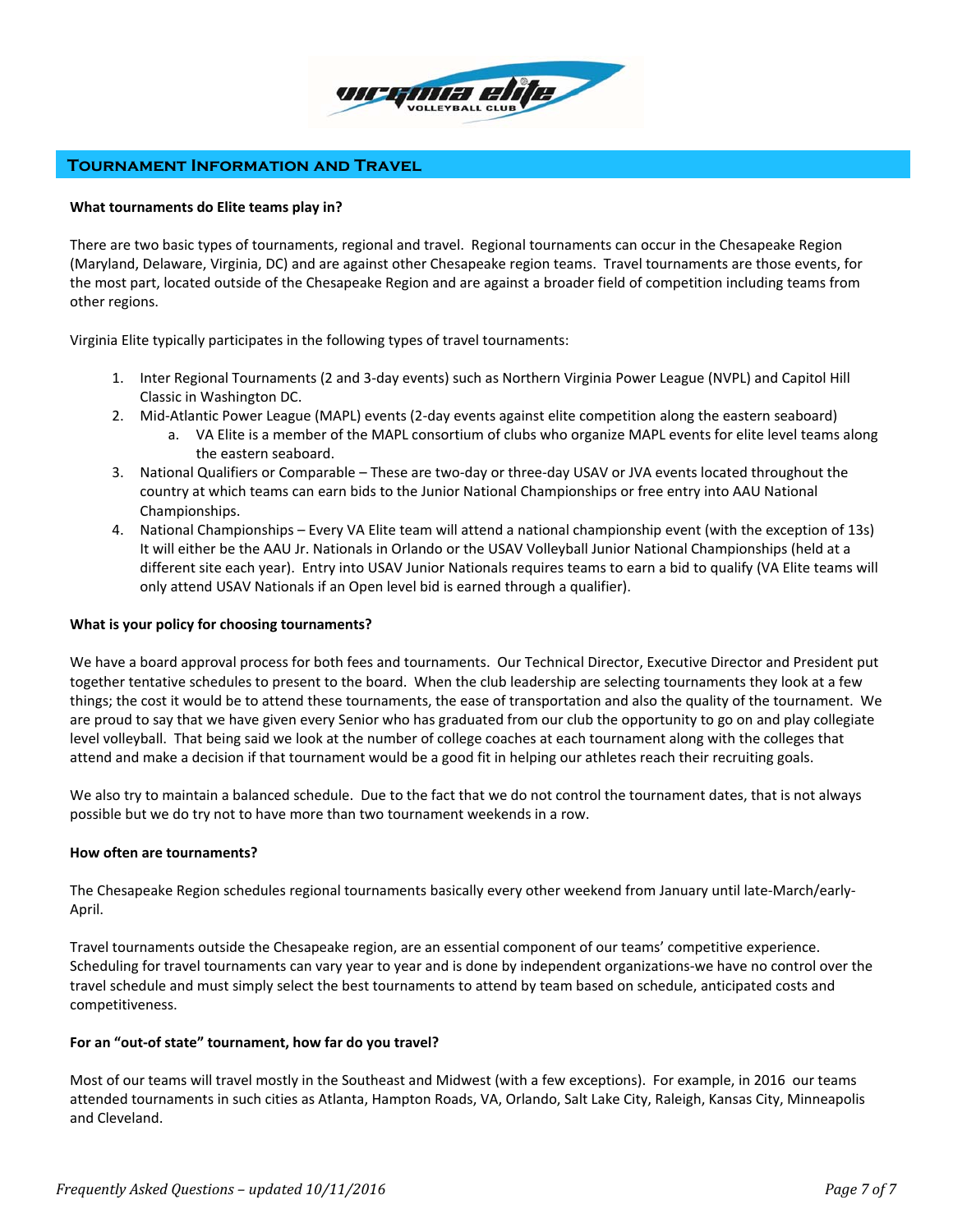

*School schedule impact:* Teams which travel to National Qualifying events and other 3‐day events can expect to miss up to 1‐1 ½ days of school for each of these events (most teams will only travel to two or three such events).

# Although our daughter is able to travel on weekends our family situation will not allow for me to accompany her, can my **daughter still play on a club team at Elite?**

Yes! Elite Travel Services and overall travel program provides the supervision and all services (transportation, lodging and chaperone) required by our student‐athletes and coaches attending travel tournaments. While parents and families are welcome to attend travel trips we recognize that family obligations, work schedules, and financial considerations can often times make this impossible. For these reasons, Elite provides a travel program that is comprehensive and affords families a choice as to whether they attend travel tournaments or not.

# What if we have schedule conflicts during the club volleyball season (i.e., vacations, junior/senior prom, etc.)?

We strongly believe in the concept of TEAM….all team members have a role to play on the team and therefore the team is strongest only when all members are present. That being said, our philosophy is achieving an appropriate balance between family, academic, and athletic activities. Unavoidable scheduling conflicts are addressed on a case‐by‐case basis. It is imperative that student-athletes inform the Club of such conflicts well in advance if alternative arrangements are to be made.

# **Tryout Information**

## **Are we able to watch the tryout process?**

You are welcome to watch tryouts but we ask that you not distract student-athletes or coaching staff. Note that seating is limited but you are welcome to bring your own folding chair. As a reminder, only participants are allowed on the playing surface at any time.

# My daughter will be trying out for other clubs after the Elite tryouts, if she's offered a spot with Elite will she have to accept it **or risk losing her spot before she hears form the other clubs she s trying out for?**

Unfortunately, this pressure tactic is often used by volleyball programs to secure student‐athlete commitments. At Elite, we place no higher priority that then well‐being of the student‐athlete and strictly adhere to the tryout guidelines set forth by the CHRVA Region. We promise to conduct our tryouts with the utmost integrity. When you receive an offer from Elite, that offer stands and is available until the student‐athlete and her family have taken sufficient time and opportunity to weigh all factors. We do request that families respond to their Elite offers as soon as they know of their decision to expedite the team selection process.

# *Note: we will NOT offer more positions than exist on our teams*

# **What is the Elite tryout process?**

Our process is very different than other area clubs and we don't only rely on a 2 hour block of time to evaluate athletes. We encourage families to start talking to us as soon as they know they are interested in possibly playing for Elite. At that time, we ask families to request an evaluation from us (typically easiest by attending one of our preview clinics since most coaches are already there). We will let you know where you stand in comparison to the other talent in the age group interested in Elite. We find that to be the best way to be as open and honest as possible and not be disingenuous during the tryout process. Offers are never made until the official open tryout period begins as set forth by the Chesapeake Region.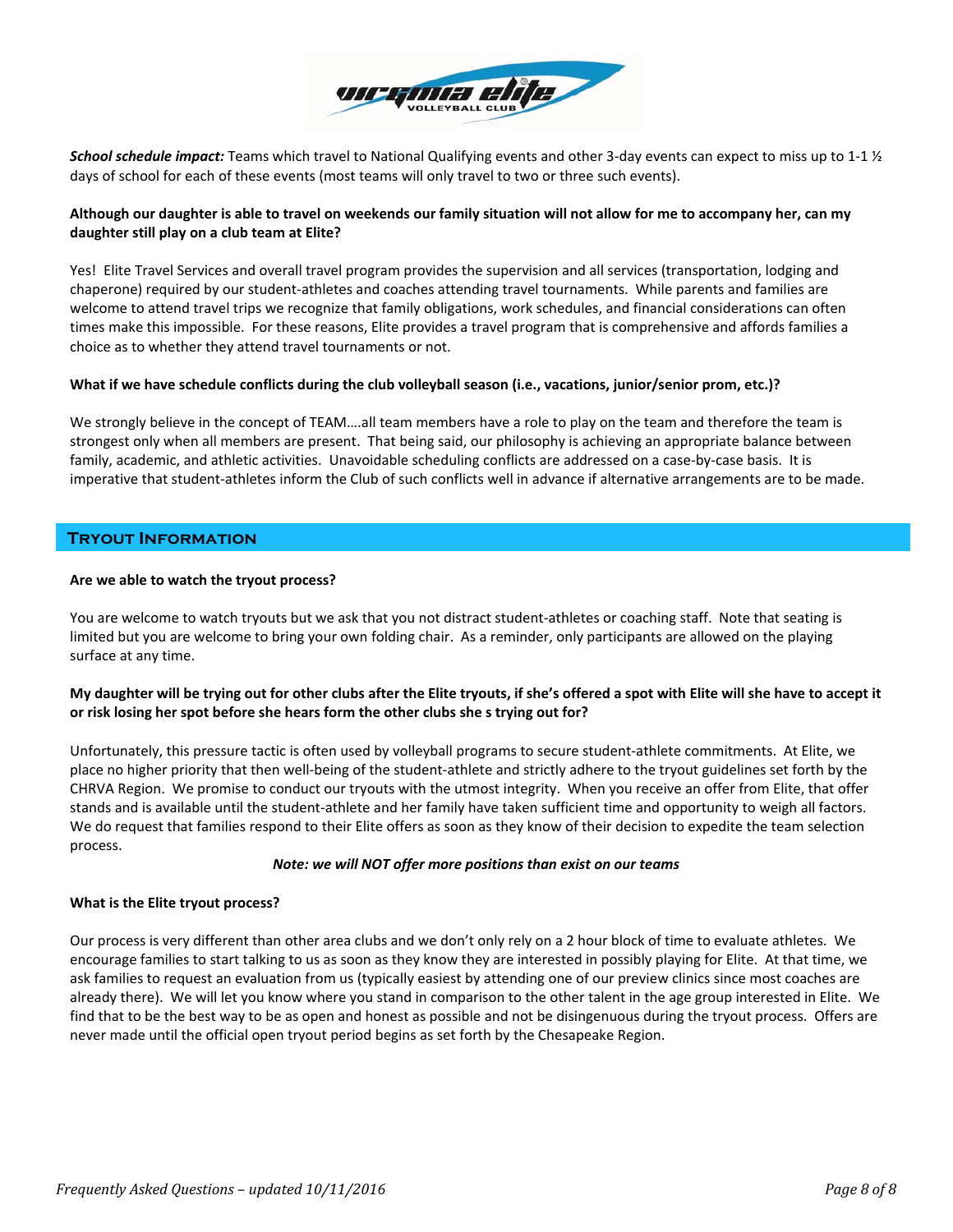

# **Parent Involvement at Elite**

#### **What is the role of the parents at Virginia Elite Volleyball Club?**

As coaches, administrators, and parents, we are committed to the creation of a positive athletic experience for all members of our Club. Virginia Elite recognizes the vital role that parents play in the daughter's growth as a student‐athlete. Elite cannot be successful without the support of our student‐athletes' families. Parents actively support our mission and contribute to our success in roles as chaperones and volunteers.

## **Do parents stay with the athletes/team for travel trips?**

Whether or not a parent(s) attends a travel trip is their own decision, which considers their schedules, other responsibilities and finances. Elite Travel Services often times helps to facilitate parent travel on these trips. *Note, with the exception of the 13's* and 14's teams, student-athletes share a room with their teammates on travel trips and NOT with their parent(s). Also, 14's *teams will share a room with teammates when attending AAU Nationals or USAV Nationals.*

#### **Other than volunteer opportunities, how does Elite include parents in the Elite club experience?**

Parents play an important role in many club events. We offer a Parent's workshop at the club kick‐off to help better understand and help navigate their athletes through club volleyball. Parents attend and are included in our Season Kick‐off, philanthropic activities and End of Season Celebration. We also host social events when possible on the road and parent informational sessions on recruiting etc.

# **Elite Fees and Payment Schedules**

## **What does it cost to play on an Elite team?**

There are two cost components to playing club volleyball at Elite:

- 1. Overhead is a fixed cost (established in the Fall) and covers all costs associated with team training, member services, and tournament entries for your team. Costs covered by overhead include but are not limited to coach stipends, court time, uniforms, tournament entry fees, administrative costs, etc.
- 2. Travel costs are inclusive of airfare, motor coach and hotel accommodations. Every effort is made to secure a parent block at the team hotel but all travel arrangements (minus meals) are secured through VA Elite for 15's‐18's teams.

#### **How much are uniforms?**

The cost of uniforms is included in the dues. Uniform items include jerseys, warm‐up pants, warm‐up jacket, backpack or duffle, 3 practice T‐shirts, 1 Dig Pink T‐shirt, 1 pair of spandex and 1 pair of socks. We specify certain color/style of shoe to be worn with the uniform (Brand is not specified). We offer a Team Store online where SpirtWear can be purchased below MSRP. SpiritWear is VA Elite logo merchandise for players and their families. The purchase of SpiritWear is strictly optional.

## **How do I pay for club?**

Our payment plan allows families to spread costs over the length of the season. Payment plan information will be available prior to the beginning of tryouts. Club membership fees may be paid using cash, check or credit card.

#### **Why are fees in this area more than other regions of the country?**

It is a well-known fact that volleyball on the East Coast is still emerging and evolving. That being said we are very proud to be a premier club on the east coast with a presence on the national stage emerging. While it is awesome that we have cultivated a great reputation, this means that in order to play high level competition and in high‐level tournaments we need to travel to good volleyball. Most of the cost of our club is due to the travel expense.